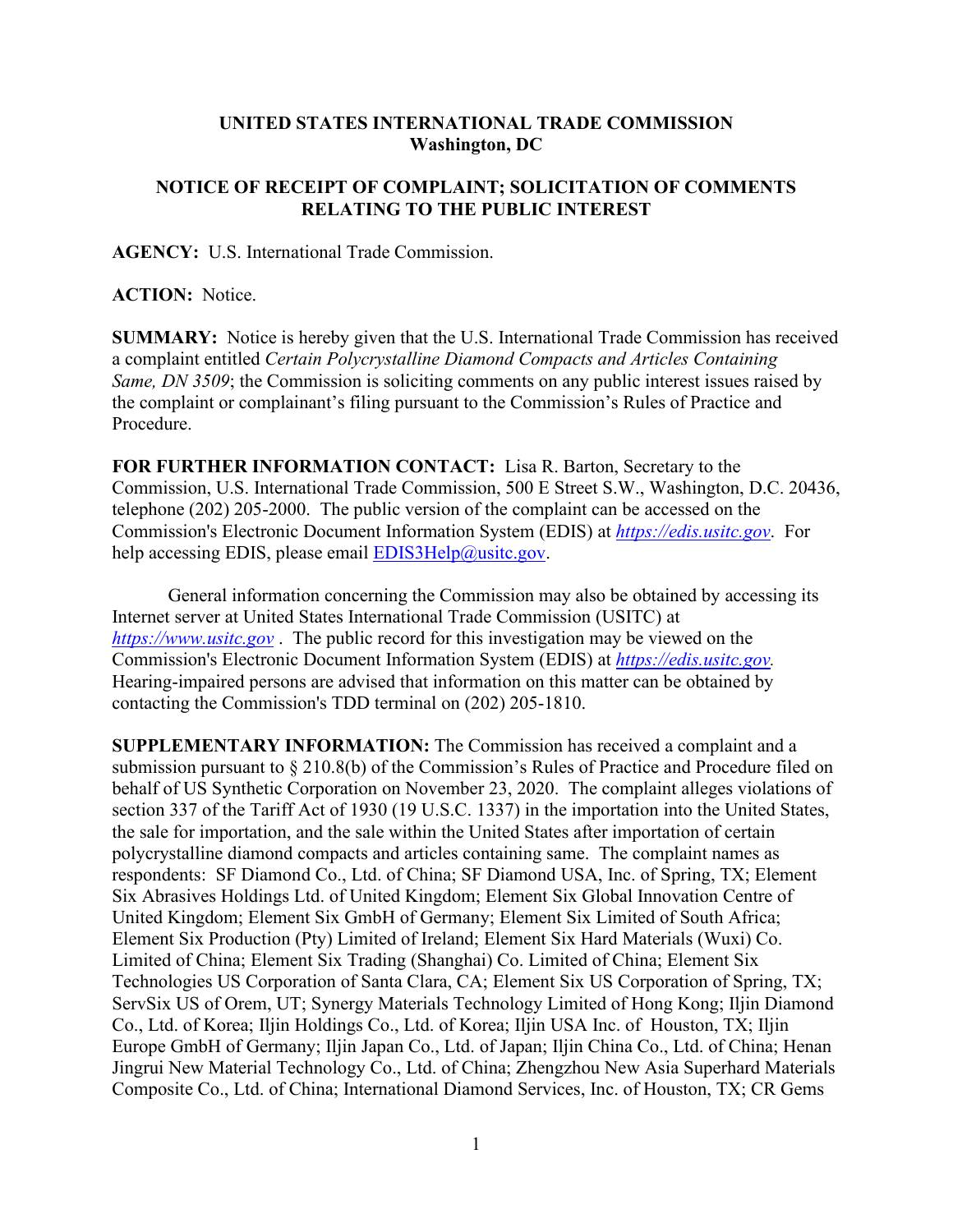Superabrasives Co., Ltd. of China; FIDC Beijing Fortune International Diamond of China; Fujian Wanlong Superhard Material Technology Co., Ltd. of China; Zhuhai Juxin Technology of China; and Shenzhen Haimingrun Superhard Materials Co., Ltd. of China. The complainant requests that the Commission issue a limited exclusion order, cease and desist orders, and impose a bond upon respondents' alleged infringing articles during the 60-day Presidential review period pursuant to 19 U.S.C. 1337(j).

Proposed respondents, other interested parties, and members of the public are invited to file comments on any public interest issues raised by the complaint or  $\S 210.8(b)$  filing. Comments should address whether issuance of the relief specifically requested by the complainant in this investigation would affect the public health and welfare in the United States, competitive conditions in the United States economy, the production of like or directly competitive articles in the United States, or United States consumers.

In particular, the Commission is interested in comments that:

- (i) explain how the articles potentially subject to the requested remedial orders are used in the United States;
- (ii) identify any public health, safety, or welfare concerns in the United States relating to the requested remedial orders;
- (iii) identify like or directly competitive articles that complainant, its licensees, or third parties make in the United States which could replace the subject articles if they were to be excluded;
- (iv) indicate whether complainant, complainant's licensees, and/or third party suppliers have the capacity to replace the volume of articles potentially subject to the requested exclusion order and/or a cease and desist order within a commercially reasonable time; and
- (v) explain how the requested remedial orders would impact United States consumers.

Written submissions on the public interest must be filed no later than by close of business, eight calendar days after the date of publication of this notice in the Federal Register. There will be further opportunities for comment on the public interest after the issuance of any final initial determination in this investigation. Any written submissions on other issues must also be filed by no later than the close of business, eight calendar days after publication of this notice in the Federal Register. Complainant may file replies to any written submissions no later than three calendar days after the date on which any initial submissions were due. Any submissions and replies filed in response to this Notice are limited to five (5) pages in length, inclusive of attachments.